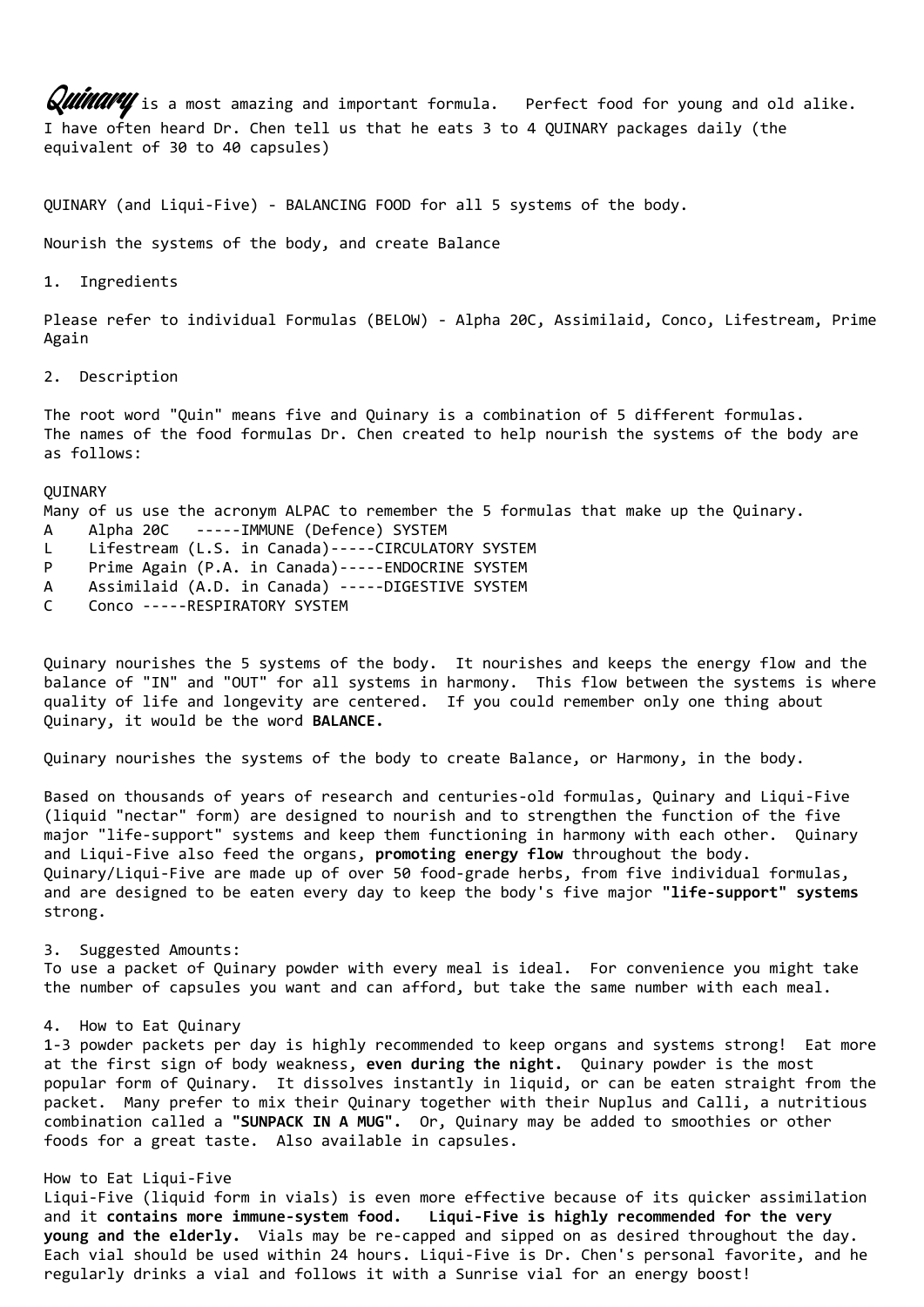To speed up regeneration, eat lots of Quinary. Later on, you can further nourish your weakened system(s) by eating extra of one or more of the individual formulas.

You can eat unlimited capsules daily from any of the formulas without concern of overdoing it. Your body will tell you its needs. (10 Quinary capsules = 1 Quinary powder packet = 1 Liqui-Five vial). This is terrific whole-food nourishment!

==========================================================

IT IS SUGGESTED THAT YOU START OUT WITH THE QUINARY.

**INDIVIDUAL FORMULAS THAT NOURISH THE INDIVIDUAL SYSTEMS MAY BE ADDED AND EATEN SEPARATELY LATER.**

# **\*\*\*\*\*\*ALPHA 20C - Food for the Immune (Defense) System**

**1.** Ingredients (Note that ALPHA 20C is one of the 5 formulas making up Quinary) Chinese White Flower, Paris Herb, Scutellaria Herb, Dandelion, Imperate Root.

2. Description

The herbs contain naturally occurring antioxidants and calcium. Alpha 20C gets its name from what it promotes: T Cells (the 20th letter of the alphabet being "T" and "C" standing for cells). This food nourishes the immune system through the **bone marrow, liver and adrenals.** Alpha 20C has a **delicious "mocha" taste**, and can be eaten as is, or added to any Sunrider food. Available in capsules, powder packets (1 powder packet = 10 capsules) or powder in bulk canisters (1 canister = approx. 600 capsules).

3. Major Organs Fed: - **Liver, Gallbladder and Thymus**

4 Some Signs of Imbalance: Tumors and cysts: frequent, persistent infections; painful, swollen glands; drainage from eyes and ears.

5 Suggested Amounts: For a weak system, eat extra Alpha 20C: 10 capsules a day, for 10 days or longer, for dramatic results; then 2-4 capsules/day for ongoing maintenance.

## **\*\*\*\*\*\*LIFESTREAM – Food for the Circulatory System**

**1.** Ingredients (Note that Lifestream is one of the 5 formulas making up Quinary) Tora Seed, Gou Teng, Sophora Flower, Chrysanthemum Flower, Orange Peel, Pinellia Root, Dwarf Lilyturf Root

2. Description Lifestream denotes "the stream of life"! The circulatory system food nourishes functions associated with the fluid-related processes of the body (blood and water), affecting general circulation. **Lifestream appears to strengthen the heart and cleanse the vessels, allowing the capillaries to become strong and supple.** Good circulation provides plentiful oxygen supply, free-flowing blood, and efficient removal of toxic impurities.

3. Major Organs Fed: - **Kidneys and bladder**

4. Some Signs of Imbalance: Blood pressure and circulatory complaints (such as cold hands and feet); varicose veins; numbness; blood irregularities; **memory loss;** weak heart tone; high cholesterol; and **weak eyesight.**

5. Suggested Amounts: For a weak system, eat extra Lifestream (L.S. in Canada): 10 capsules a day, for 10 days or longer, for dramatic results; then 2-4 capsules/day for ongoing maintenance.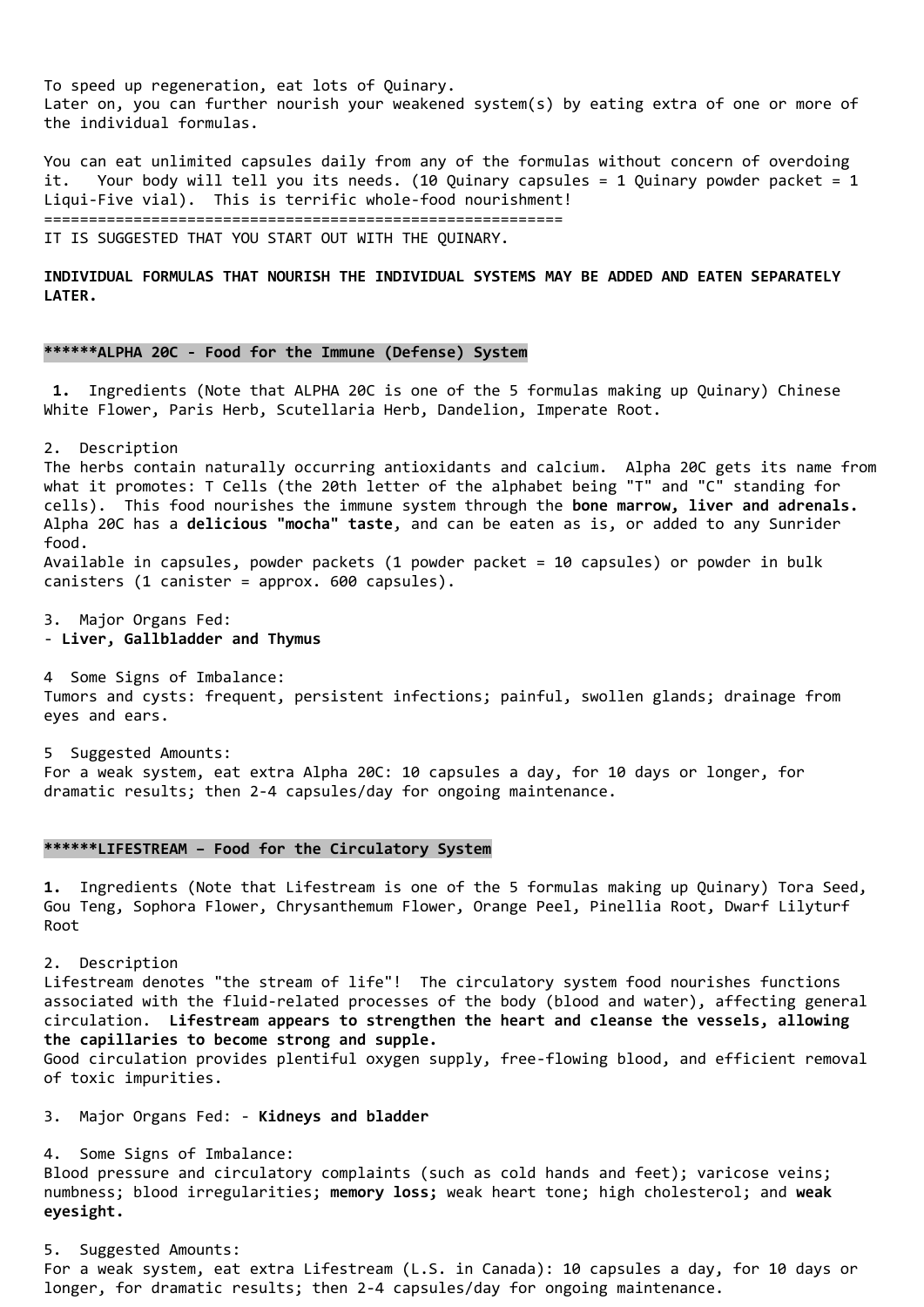# **\*\*\*\*\*PRIME AGAIN (P.A. in Canada) - Food for the Endocrine system**

1. Ingredients (Note that PRIME AGAIN is one of the 5 formulas making up Quinary) Chinese Yam, Forty Knot Root, Leek Seed, Poria, Cornel Fruit, Paper Mulberry, Eucommia Bark, Mongoliavine Fruit, Morinda Root, Broomrape, Senega Root, Fennel Seed, Lycii Fruit

#### 2. Description

Prime Again means to "put you in your prime again"! Prime Again nourishes the **functions of the heart, endocrine, nervous, and the entire hormonal system.** The endocrine system is especially important as it sends forth the body's messengers of communication, promoting youthfulness and longevity**! The thyroid and adrenals are keys to having energy.** The more Prime Again you eat, the better you feel!

3. Major Organs Fed: **Heart, small intestines, thyroid, adrenals, pituitary, hypothalamus, parathyroid, pancreas, ovaries, testes, and the entire hormonal system.**

4. Some Signs of Imbalance:

Tendency toward allergic reactions; muscle weakness; weak sexual response; **emotional instability;** nervous weakness; blood sugar weakness; inability to handle stress; tendency toward wrinkles; menstrual and premenstrual discomfort; and weak drive and energy.

5. Suggested Amounts: For a weak system, eat extra Prime Again (P.A.): 10 capsules a day, for 10 days or longer, for dramatic results; then 2-4 capsules/day for ongoing maintenance.

## **\*\*\*\*\*ASSIMILAID (A.D. in Canada) - Food for the Digestive System**

1. Ingredients

(Note that Assimilaid is one of the 5 formulas making up Quinary) Ginseng Root, Bai Zhu Root, Poria, Licorice Root, Pinellia Root, Orange Peel, Cinnamon Bark, Fennel Seed, Amomum Seed, Mint Herb

2. Description The Digestive System Food nourishes functions associated with the digestion and assimilation of food. The ability to absorb nutrients is vital to health. Assimilaid (A.D.) makes a delicious hot beverage by itself - just open one capsule and add to a cup of hot water. Also works well when taken in capsule form, as desired.

3. Major Organs Fed: - Stomach, Spleen, Pancreas

4. Some Signs of Imbalance: Constant stomach discomfort; heartburn; indigestion; nausea and vomiting; gastric ulcers; gastritis; colic; stomach distension; and constipation.

5. Suggested Amounts: For a weak system, eat extra Assimilaid (A.D.): 10 capsules a day, for 10 days or longer, for dramatic results; then 2-4 capsules/day for ongoing maintenance.

## **\*\*\*\*\*CONCO - Food for the Respiratory System**

Ingredients (Note that Conco is one of the 5 formulas making up Quinary) Mint Herb, Honeysuckle Flower, Chinese Lovage, Golden Bell Fruit, Chinese Catnip, Bell Flower Root, American Lovage Root, Angelica Root, Licorice Root, Bamboo Leaf, Burdock Seed, Reed Root